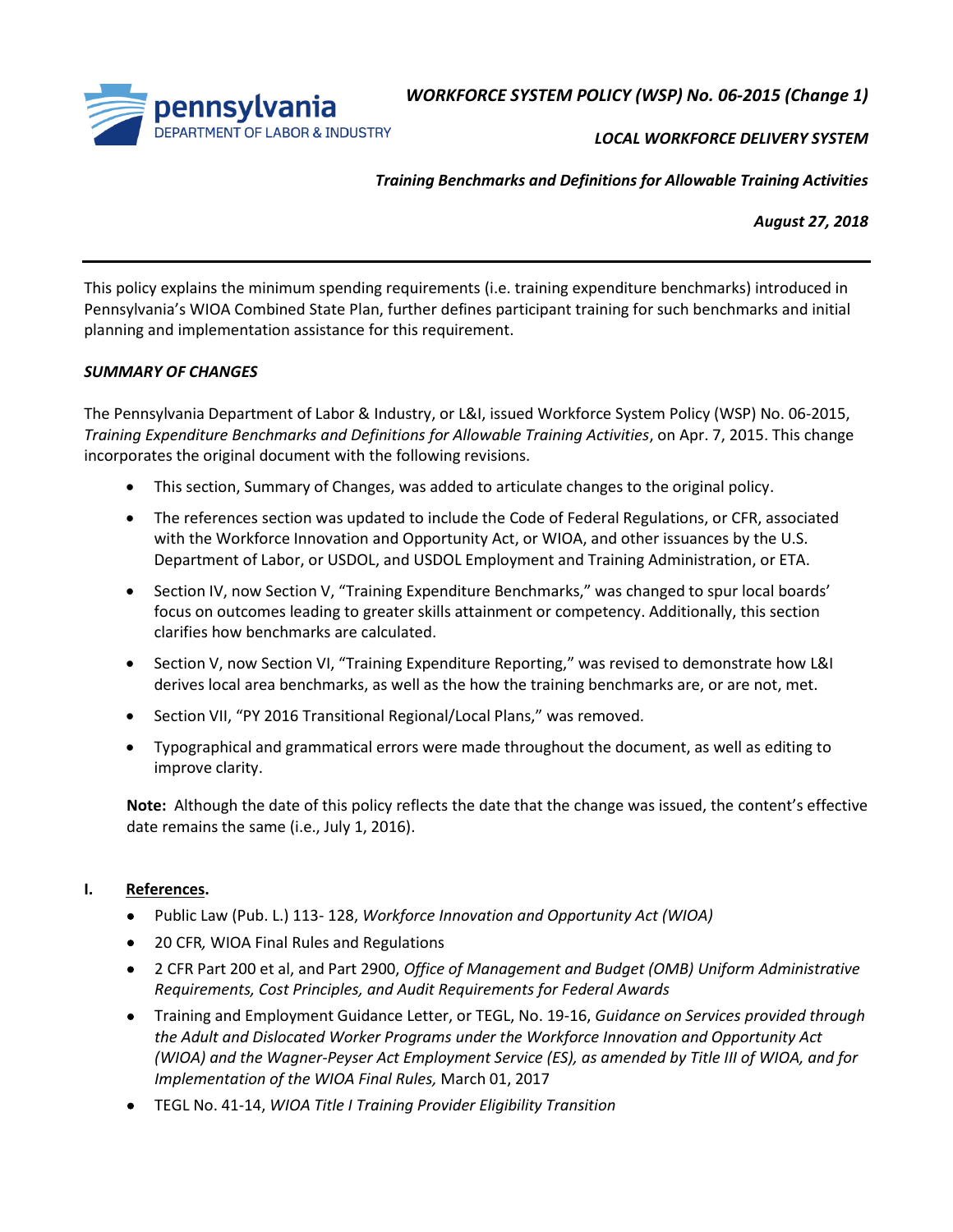- TEGL No. 15-10, *Increasing Credential, Degree and Certificate Attainment by Participants of the Public Workforce System*
- TEGL No. 17-05, *Common Measures Policy for ETA Performance Accountability System and Related Performance Issues*
- Pennsylvania *Workforce Innovation and Opportunity Act Combined State Plan (PY 2016 – PY 2019)*
- Workforce System Policy (WSP) 04-2015, *Eligible Training Providers – Initial Implementation of WIOA*
- Workforce System Policy (WSP) 01-2015, *Pennsylvania's Workforce System of Record*
- **II. Background.** Some funds used to meet training expenditure requirements must be spent on training individuals with barriers to employment, demonstrating Pennsylvania's commitment to focus resources on individuals traditionally more challenging to serve. This directive is intended solely for providing instructions regarding training expenditure benchmarks, and is not necessarily applicable to training definitions or acceptability otherwise.
- **III. Training Expenditure Benchmarks**. Pennsylvania has established benchmarks for local workforce development area participant training expenditures. Benchmarks are based on the amount of WIOA Title I Adult and Dislocated Worker funds allocated to a local area, excluding funds allotted for administration. Beginning with Program Year, or PY, 2016, benchmarks will be 30 percent of these funds.

Additionally, benchmarks establish minimum spending requirements for providing training to individuals with barriers to employment. Beginning in PY 2016, at least 50 percent of funds used to meet training benchmarks must be spent on participants with one or more barriers to employment.

Benchmarks are L&I's minimum expectation. Local boards may spend more than the target on activities identified by this policy.

While certain WIOA Title I funds establish training expenditure benchmarks, local boards may use other funding sources to count toward these benchmarks. Examples of funding sources other than Title I funds spent on providing participant training that may be used to meet spending requirements include:

- WIOA Title I-B Youth workforce activities funds allocated to local areas
- Federal funding sources such as vocational rehabilitation, Temporary Assistance for Needy Families, or TANF, national dislocated worker grants and other federal discretionary grants
- State funds, such as those for industry partnerships and state discretionary grants
- Local funds, such as county or city training programs, local industry partnership funds used for training and philanthropic funded training programs may be used

**Note:**Local areas will receive credit only for training expenditures with funds passed through the local area. Funds not directly passed through (e.g. Trade) do not count toward meeting benchmarks.

**IV. Training Expenditure Reporting**. To ensure that benchmarks are met, L&I will assess local area training expenditures using financial status reports, or FSRs, for each local area that have been submitted in the Commonwealth Workforce Development System, or CWDS. The following program year will be the year in which Pennsylvania will assess training expenditure rates in meeting the prior year's benchmarks. Local areas will have two (2) years to meet established benchmarks (i.e. the year of appropriation and one succeeding year). L&I will provide written notification to local areas indicating training expenditures relative to benchmarks. Local areas that do not appear to be spending enough to meet benchmarks must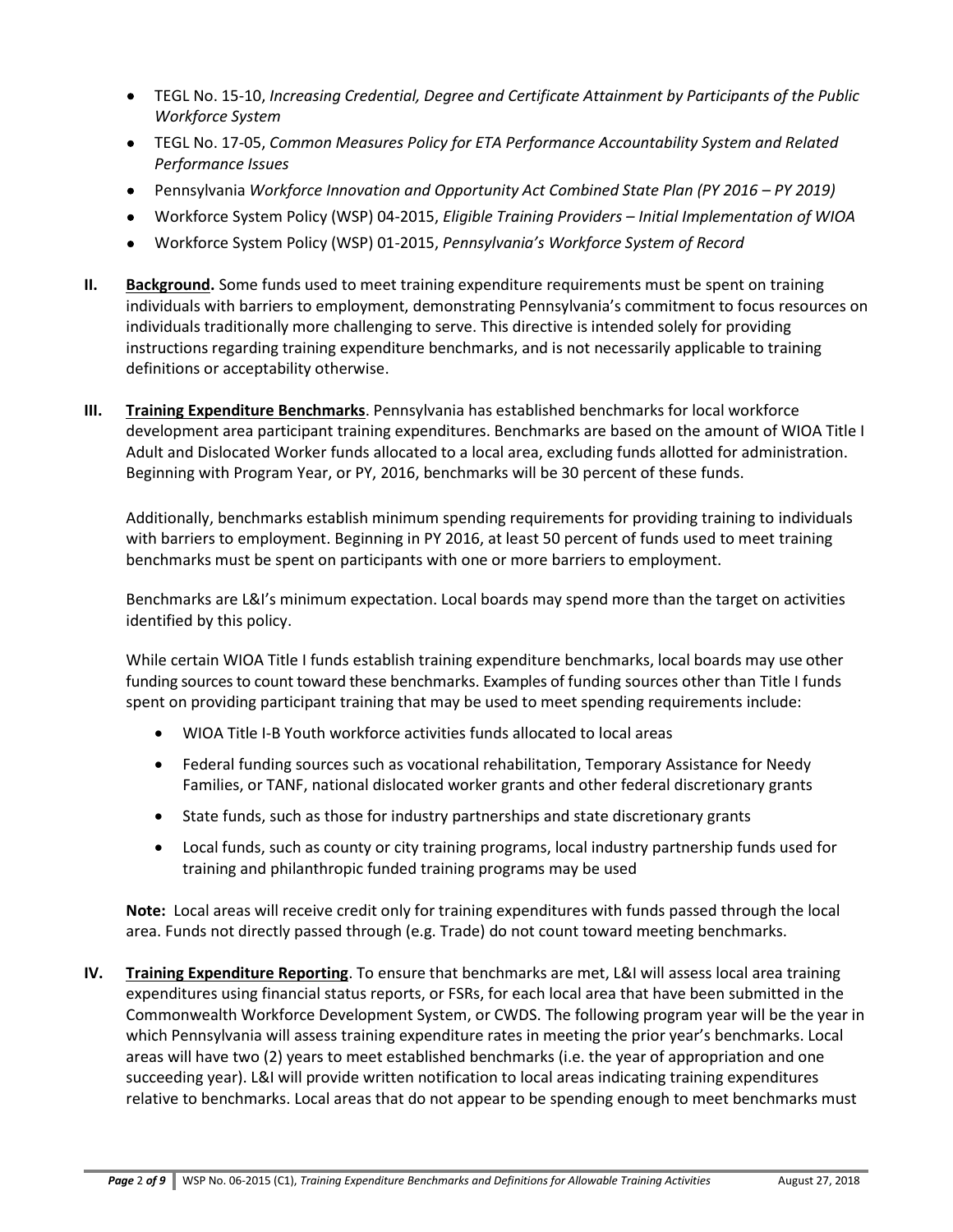itemize other CWDS and non-CWDS funding sources toward meeting benchmarks or submit a progress report that indicates how such benchmarks will be achieved.

**Note:** Local boards may ask that a training activity not currently defined herein as an allowed type of training activity may be included as such and count toward the training expenditure benchmarks.

- **V. Definitions**. The attached appendix, Allowable Training Activities Defined, is a list of training activities pertinent to training expenditure benchmarks that may be provided within a local workforce development area. In addition to those services listed in the appendix, local boards may ask that certain activities not currently defined as an allowed training activity be included as such for the purposes of this requirement. All such requests must be submitted to L&I. Requests must include a statement that identifies the service and/or activity to be included and a supporting narrative.
- **VI. Effective.** July 1, 2016.

**Note:** Pennsylvania will annually reassess benchmarks and training funds targeted to individuals with barriers to employment.

- **VII. Contact Entity.** Requests and/or inquiries related to this policy should be forwarded to L&I's Bureau of Workforce Development Administration via [RA-LI-BWDA-Policy@pa.gov.](mailto:RA-LI-BWDA-Policy@pa.gov)
- **VIII. Rescissions**. None
- **IX. Accessibility**. Workforce system directives are available on L&I's website a[t http://www.dli.pa.gov.](http://www.dli.pa.gov/Businesses/Workforce-Development/Pages/Pennsylvania)
- **X. Attachments.**

Appendix: *Allowable Training Activities Defined*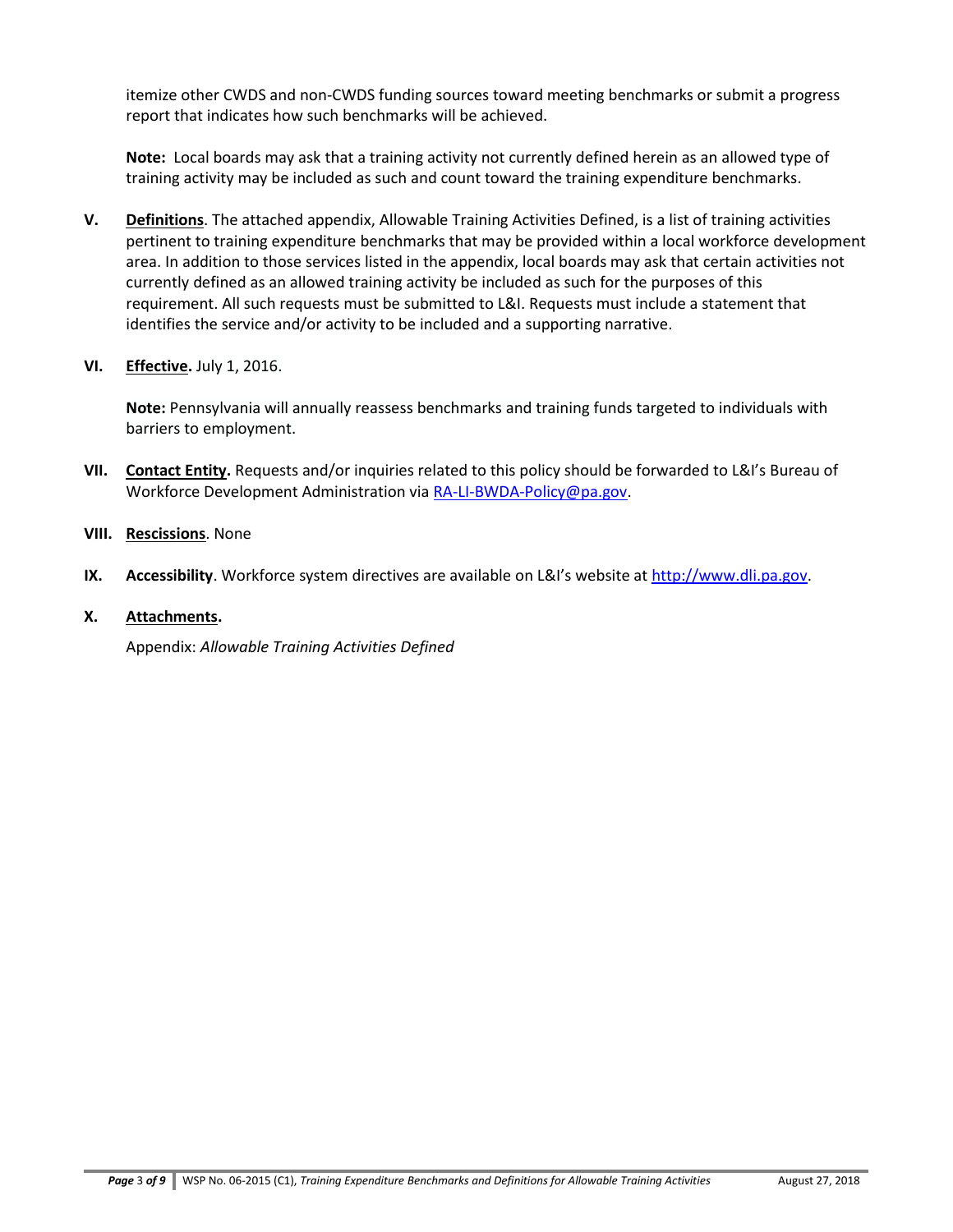# **Allowable Training Activities Defined**

## **LOCAL WORKFORCE DEVELOPMENT AREA TRAINING ACTIVITIES**

Per L&I's Eligible Training Providers Workforce System Policy regarding WIOA Title I-B funded training, a *program of training services* is one (1) or more courses or classes, or a structured regimen that leads to a recognized postsecondary credential, secondary school diploma or its equivalent, employment or measurable skill gains toward such a credential or employment. These training programs may be delivered as stackable services and could be provided in person, online or in a blended approach.

The main distinction between a *program of training service* and a *type of training activity,* for this policy, is that a program of training service is a specific training service, such as Penn State University's Certified Nursing Assistant (CNA) program. A type of training *activity* is the classification a specific program belongs to.

The following subsections describe the categories of training activities:

#### *Customer-Centric Training*

Training programs and services driven by consumer choice, require the use of individual training accounts, or ITAs, and, except for registered apprenticeships, are subject to ETPL requirements.

#### *Employer-Centric Training*

A local board may contract for work-based training programs and services. These programs and services are primarily employer driven and not subject to ETPL requirements.

#### *System-Centric*

System-centric programs and services are tools that allow local boards to strategically move the local workforce system forward in meeting its goals and vision. Additionally, such resources create flexibility and innovation in responding to consumers' and employers' needs. Under limited conditions a local board may contract for these services, rather than using a system of ITAs, when:

- There are insufficient providers
- There is a program of training services with demonstrated effectiveness offered in the local area by a community-based organization or other private organization to serve individuals with barriers to employment
- It would be most appropriate to award a contract to an accredited institution of higher education or other eligible provider of training services to facilitate the training of multiple individuals within indemand industry sectors or occupations, and such contract does not limit customer choice
- When a local board provides a program of training services through a pay-for-performance contract.

## **DEFINITIONS OF TRAINING ACTIVITIES FOR EXPENDITURE BENCHMARKS**

#### *Adult Education and Literacy, or AEL, in Combination with Occupational Training*

This training service must include English language acquisition, integrated education and training programs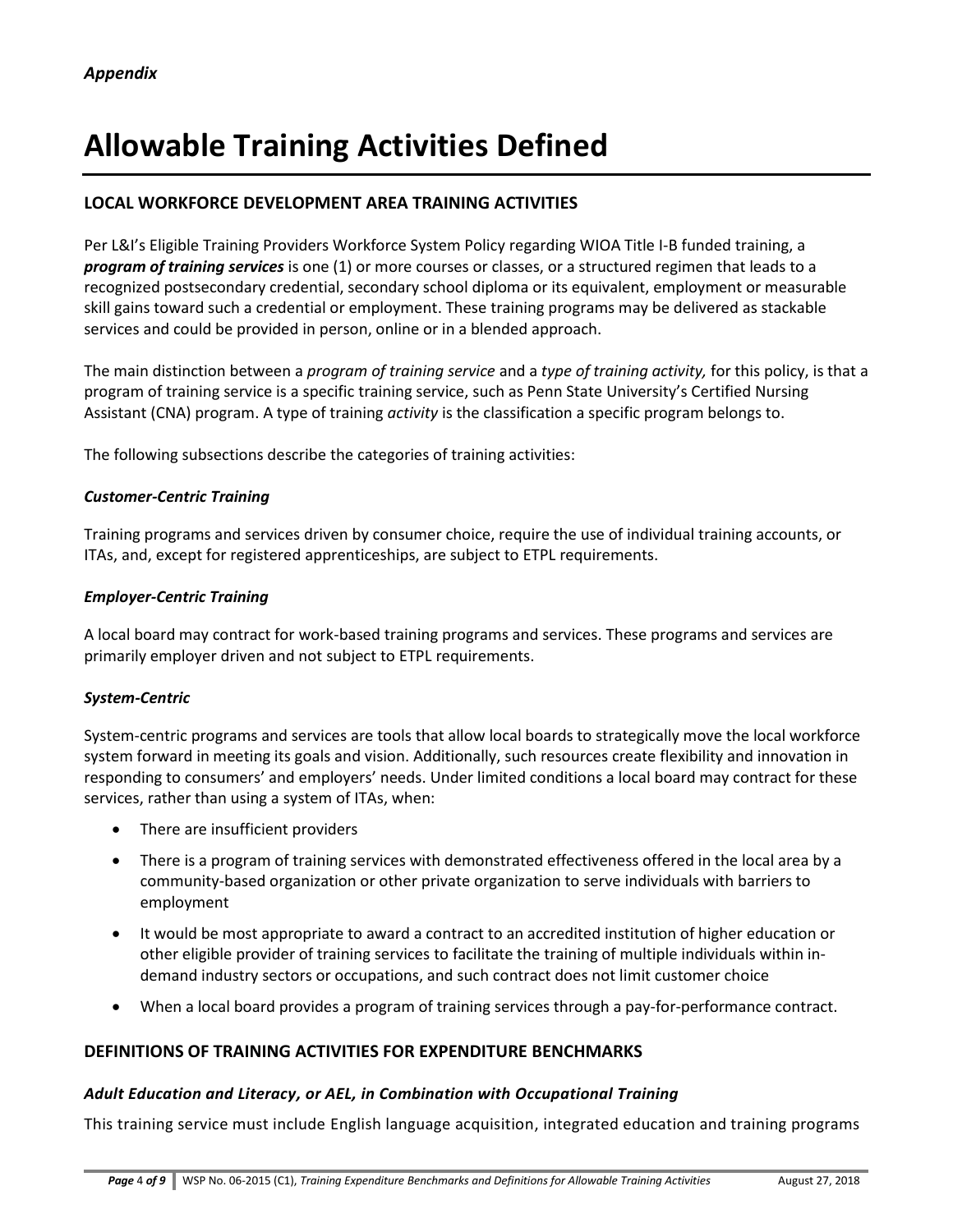and activities provided concurrently or in combination with any of the following: occupational skills training, on-the-job training, incumbent worker training, co-op training, entrepreneurial training, skill upgrading and retraining.

AEL, in combination with occupational training, is typically classroom instruction that advances basic educational skills in preparation for future training, future employment or retention in present employment. This training may include instruction in the following: remedial reading, writing, mathematics, literacy training and study skills, English for non-English speakers, bilingual training, and high school equivalency preparation.

## *Apprenticeship Program (not a Registered Apprenticeship Program)*

A combination of on-the-job training and related instruction in which workers learn practical and theoretical aspects of a highly skilled occupation. Apprenticeship programs can be sponsored by individual employers, joint employer/labor groups or employer associations, but are not recognized as "registered apprenticeships."

*Note:* There are distinctions between "apprenticeship" and "registered apprenticeship," and each must be entered into the system of record, CWDS, as separate activities.

# *Cohort Training*

An allowable program of training services wherein multiple individuals receive training for one or more indemand industries or occupations. This training requires a local board contract the ensures customer choice.

# *Combined Job-Readiness Career Services and Training Activities*

Job-readiness career services (also known as work-readiness, career-readiness and prevocational services) are a classification of activity that prepares individuals for unsubsidized employment or training. Such activity is provided to develop the same skills acquired through work experience (e.g., communication skills, conflictmanagement skills, critical-thinking skills, problem-solving skills, soft skills, etc.). This type of instruction focuses on job-attainment and job-retention skills, and may be augmented based on employer recommendations, often to address a job applicant's shortcomings.

Requires the combination of job-readiness career services and any of the following training activities: occupational skills training, on-the-job training, incumbent worker training, cooperative education training, skill upgrading and retraining, entrepreneurial training and transitional employment. Job-readiness activities are considered career services, not training services, and as such must include one (1) or more of the training activities to be considered an approved activity and count toward benchmarks.

# *Cooperative Education Program (Co-op)*

Combined classroom-based education with practical work experience. A cooperative education experience may provide academic credit for structured job experience in the student's major field of study or career focus.

# *Customized Training (CT)*

Training that meets and employer's or employers' special requirements as defined by a contract, for which one or more employers pays a significant portion of the cost as determined by local policy. This training includes a commitment by the one or more employers to hire recipients of successfully completed training.

## *Entrepreneurial Training*

Programs that help qualified individuals interested in starting a business and becoming self-employed.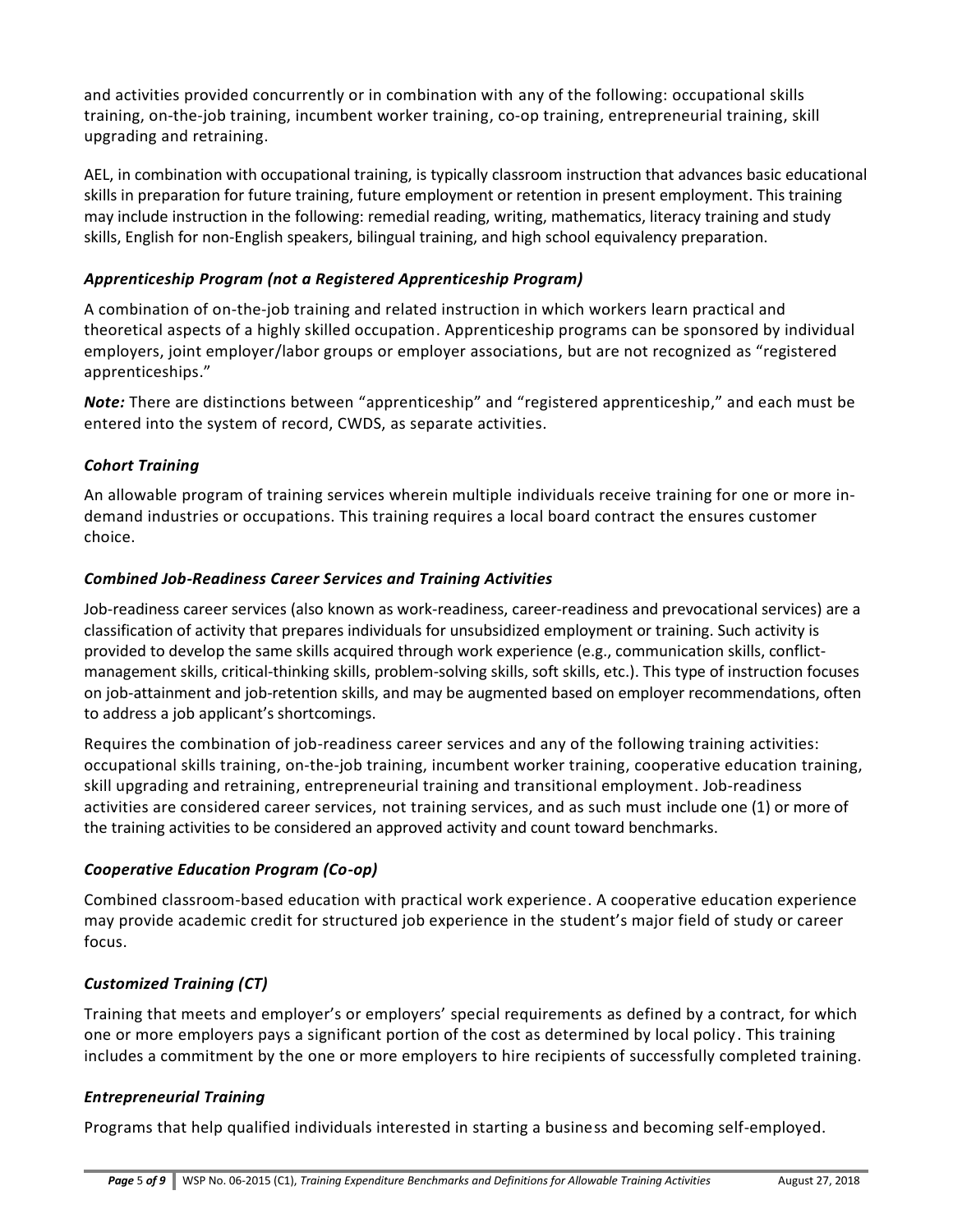These programs and activities incorporate the basics of starting and operating as a business.

## *Incumbent Worker Training (IWT)*

Incumbent worker training meets one or more employers' needs to retain a skilled workforce, avert an employee layoff, increase employer or employee competitiveness, and must be conducted with a commitment to retain worker trained. Employers receiving IWT funds must pay the non-federal share of the training's cost. Training may also include up-skilling an employer's current workforce, which may lead to additional opportunities for potential job seekers. IWT must lead to an in-demand occupation (as determined at the local level), but does not necessarily have to lead to a high-priority occupation (HPO); however, as all HPOs are also in-demand occupations, such occupations are eligible for incumbent worker training.

## *Industry Partnership Training*

Industry partnerships bring employers, workers, worker representatives and others together in targeted industry clusters to provide employer-driven, consortium-based worker training in high-priority occupations.

## *Occupational Skills Training*

An organized program of study that provides specific vocational skills leading to proficiency in actual tasks and technical functions required by certain occupational fields at entry, intermediate or advanced levels. Priority consideration must be given to training programs leading to recognized postsecondary credentials aligned with in-demand industries and/or occupations in the local area.

## *On-the-Job Training (OJT*)

Training by an employer provided to a paid participant while engaged in productive work in a job provid ing knowledge or skills essential to the full and adequate performance of the job; is made available through a program providing reimbursement to the employer a percentage of the participant's wage rate; is limited in duration as appropriate to the occupation for which the participant is being trained, taking into account the content of the training, the participant's prior work experience and the service strategy for the participant.

## *Pay-for-Performance Training*

This type of training service occurs when a pay-for-performance contract is used to provide one (1) or more of the training services included herein.

Any pay-for-performance contract for training services must specify the fixed amount that will be paid to an eligible training provider and be based on the specified levels of performance achieved within a defined timetable (as determined by the local board). Providers contracted through this type of agreement, and their performance outcomes, must be included on the local eligible training provider list as described in Pennsylvania's eligible training provider policy*.* Pay-for-performance training contracts must require providers to submit, at a minimum, all the performance data required by the U.S. Department of Labor. Such contracts may be based on the primary performance indicators as described in WIOA Section 116(b)(2)(A) for target populations, to include individuals with barriers to employment, and may provide for bonus payments to applicable training providers to expand their capacity to provide effective training.

## *Pre-Apprenticeship*

WIOA classifies job readiness as a career service, but distinguishes and associates similar activities such as "work experience" and "pre-apprenticeship" with youth. In all instances, such preparatory services are not considered training services. Pre-apprenticeship training as a stand-alone activity is considered an element of the youth program. Solely for the purposes of this policy, pre-apprenticeship programs may be considered an allowable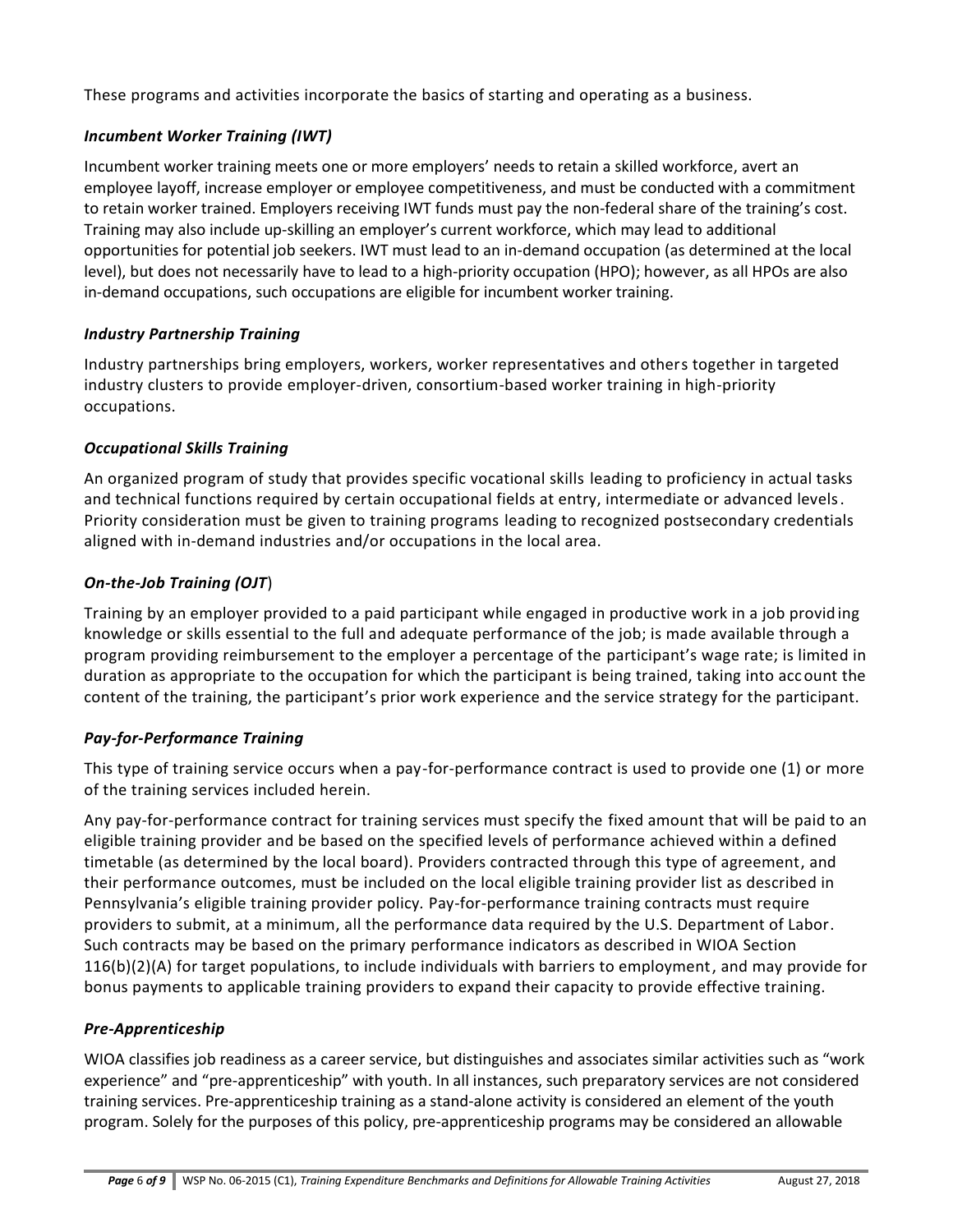type of job-readiness career service to count toward local area training expenditure benchmarks if provided in combination with any of the following training activities: occupational skills training, on-the-job training, incumbent worker training, cooperative education training, skill upgrading and retraining, entrepreneurial training and transitional employment.

A pre-apprenticeship is a program or set of strategies that prepares individuals to enter and succeed in a registered apprenticeship program that includes a documented partnership with one (1) or more registered apprenticeship program(s). Pre-apprenticeship programs are for workers who may not have the fundamental skills to succeed in a registered apprenticeship program, and for youth who are exploring career options. Such programs operate within an approved plan under which candidates participate in a short, intensified training period in a school or training center, with the intent to place them into registered apprenticeships upon completion or soon after completion of the program. These training programs help apprenticeship candidates decide on an occupational track, develop foundational skills and improve productivity once employed.

## *Skill Upgrading and Retraining*

Adult and dislocated worker training that upgrades a participant's current skills and/or retrains participants in a new industry and/or occupation. Providers of skill upgrading and retraining services should demonstrate that completing this type of training results in the acquisition of transferable skills and/or an industry-recognized certification or credential. Skill upgrading and retraining may prepare people for entrance into new occupations through instruction in new or different skills demanded by technological changes. It may provide skills upgrading to participants in specific skills a particular business or industry needs and that lead to potential career growth and increased wages; and, it may develop professional competencies that are particularly relevant to a specific vocational or occupational goal.

## *Transitional Employment*

Subsidized work experience that is time-limited and helps participants with barriers to employment who are chronically unemployed or have inconsistent work histories establish work histories, demonstrate success in the workplace and develop the skills that lead to entry into and retention in unsubsidized employment.

If a local area chooses to use transitional jobs as part of their service delivery strategy, the local board must adopt appropriate policy, strategies and identify employers (public, private or nonprofit) that can provide quality experiences for individuals to eventually obtain unsubsidized employment. Additionally, the local policy must address what reimbursement amounts would be for the jobs, supportive services included and any limits on the duration of the transitional job.

## *Workplace Training with Related Instruction*

Work experience is an activity primarily provided to youth participants, may be paid or unpaid, may include jobshadowing, internship services, pre-apprenticeship programs and OJT. It may be conducted in the private-forprofit, private non-profit and public sectors, but may not take place in public service employment as such activity is a prohibited activity under WIOA. Work training (i.e., work experience) is planned, structured training that takes place in a workplace setting for a limited time. Such training must be based on specific needs identified through assessment and documented within the participant's individual employment plan (IEP) or individual service plan (ISS), and must combine workplace training with classroom/formal instruction relating to a particular position, occupation, industry or basic skills and abilities to successfully compete in the local labor market. This type of training may include cooperative education programs and may serve as an intermediate step toward the long-term goal of moving along a career path.

Both elements, workplace training (i.e., work experience) and formal related instruction, must be present to satisfy the definition of this type of training activity. By itself, career preparatory activities/career services as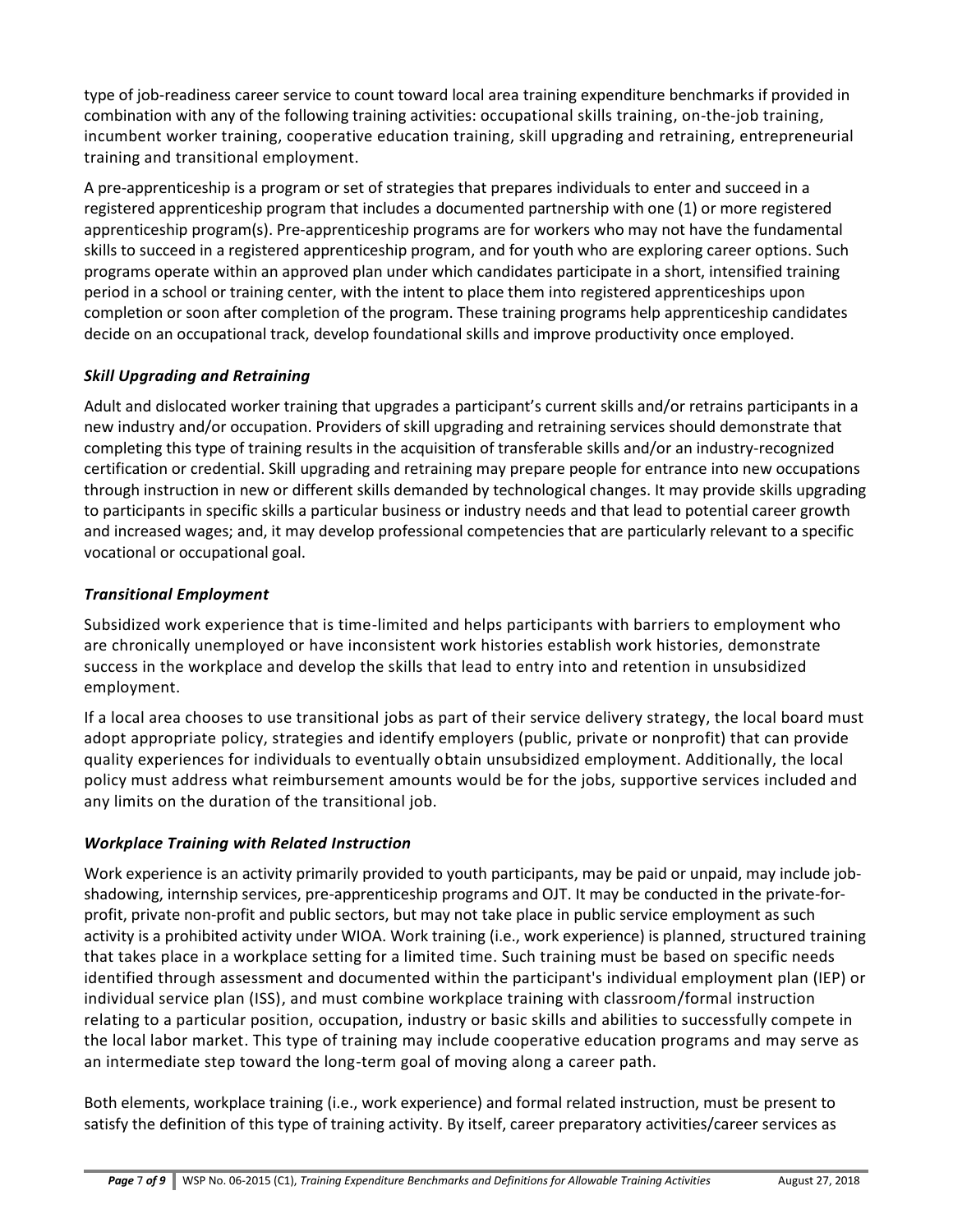mentioned above (to include soft skills training, job-readiness training, pre-apprenticeship training and work experience) will not be classified as a training activity, nor count toward meeting the training expenditure benchmark unless in combination with any of the following training activities: occupational skills training, onthe-job training, incumbent worker training, cooperative education training, skill upgrading and retraining, entrepreneurial training and transitional employment.

## **TRAINING COSTS**

The *types of training costs* provided in the subsection to follow are intended solely for identifying the types of training costs that may be counted toward local area training expenditure benchmarks, and are not necessarily applicable to federal or state training definitions or acceptability otherwise.

#### *Allowable Training Costs*

Only the direct costs associated with the types of training activities defined herein (i.e., adult education and literacy, or AEL, combined with occupational training, apprenticeship, cohort training, combined occupation and job-readiness training, cooperative education program, customized training, entrepreneurial training, incumbent worker training, industry partnership training, occupational skills training, on-the-job training, pay-forperformance training, registered apprenticeship, skill upgrading and retraining, transitional employment and workplace training with related instruction) may be counted toward training expenditure benchmarks.

- Tuition for participant occupational skills training
- Employer reimbursements for approved work-based training types (e.g., on-the-job training)
- Work experience wages, when combined with related instruction (as appropriate)
- Transitional employment wages
- Work experience or workplace training costs, if combined with classroom-based instruction
- Adult education and literacy activities costs, if provided in combination with occupation training
- Costs directly attributed to the training portion of allowable pay-for-performance training and cohort training contracts
- Job-readiness services costs, only if provided in combination with occupation training, and only if at least 50 percent of the funds spent to provide this type of combined training were spent on the participant occupational training portion
- Costs spent directly on providing the following types of participant training:
	- o Apprenticeship and associated classroom instruction
	- o Entrepreneurial classroom instruction
	- o Industry partnership-funded training
	- o Skill upgrading and retraining
	- $\circ$  Incumbent worker training (excluding the non-federal employer payment share)

#### *Non-Allowable Training Costs*

The following are examples of types of costs that will not be counted toward training expenditure benchmarks:

- Any indirect training costs (e.g., office supplies)
- Costs for training related materials and supplies (e.g., books)
- Costs associated with obtaining an occupational certificate (e.g., tests and fees)
- Supportive services (e.g., transportation costs, needs-related payments)